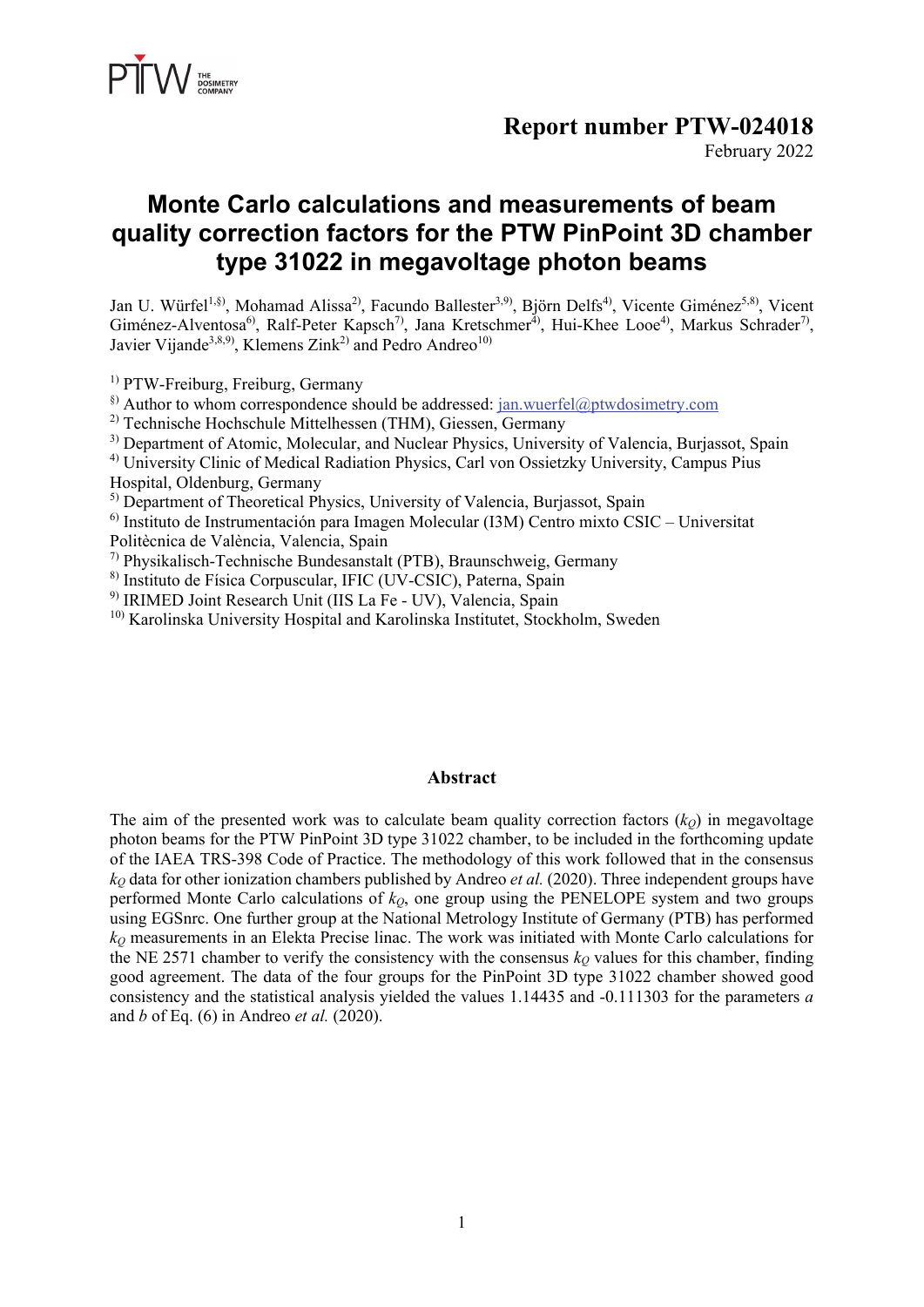

## **Contents**

| $2^{+}$        |  |
|----------------|--|
| 2.1            |  |
| 2.2            |  |
| 2.3.           |  |
| 2.4.           |  |
| 3 <sub>1</sub> |  |
| 31             |  |
| 3.2.           |  |
| 3.3.           |  |
|                |  |
| 4.             |  |
| 5.             |  |
| 6.             |  |

# **1. Introduction**

In 2020 a paper was published (Andreo *et al.* 2020) containing ionization chamber consensus data for the beam quality factors in megavoltage photon beams obtained from Monte Carlo calculations by different groups and measurements at standards dosimetry laboratories. The purpose of the consensus *kQ* values was to harmonize the data to be included in the forthcoming update of the IAEA TRS-398 Code of Practice. This publication included data for the former PTW PinPoint 3D chamber, the type 31016, but this chamber is now discontinued and no longer in sale.

To include the PinPoint 3D successor model, type 31022, into the TRS-398 update, a project was undertaken following the methodology in Andreo *et al.* (2020), where Monte Carlo calculations and measurements of *kQ* for this chamber type were performed by several groups. The combined data sets were analyzed statistically, yielding consensus data for this chamber type. Monte Carlo calculations were performed by the group of Prof. Javier Vijande (henceforth termed "Valencia"), Dr. Hui Khee Looe (henceforth termed "Oldenburg") and Prof. Klemens Zink (henceforth termed "Giessen"). Measurements were performed by the team of Dr. Ralf-Peter Kapsch from the German metrology institute PTB (termed "Braunschweig" in what follows). The project was steered by Prof. Pedro Andreo. For affiliation details of the scientists involved see the authors list of the report.

The present publication provides information on how the  $k<sub>O</sub>$  values were derived by the different groups and on the statistical analysis performed to arrive at consensus values for the PTW PinPoint 3D chamber, type 31022.

## **2. Materials and methods**

In general, the methodology described in Andreo *et al.* (2020) was followed for the Monte Carlo calculations and for the statistical analysis of their data, which combined the results of the calculations with the experimental determinations.

## 2.1. The chamber

The PinPoint 3D, type 31022 (PTW-Freiburg, Freiburg, Germany) is a waterproof vented air-filled ionization chamber with a cavity radius of 1.45 mm and a cavity length of 2.9 mm, see Fig 1. The central electrode is made of aluminium and the wall of graphite and PMMA. The chamber is to be used at the nominal voltage of 300 V.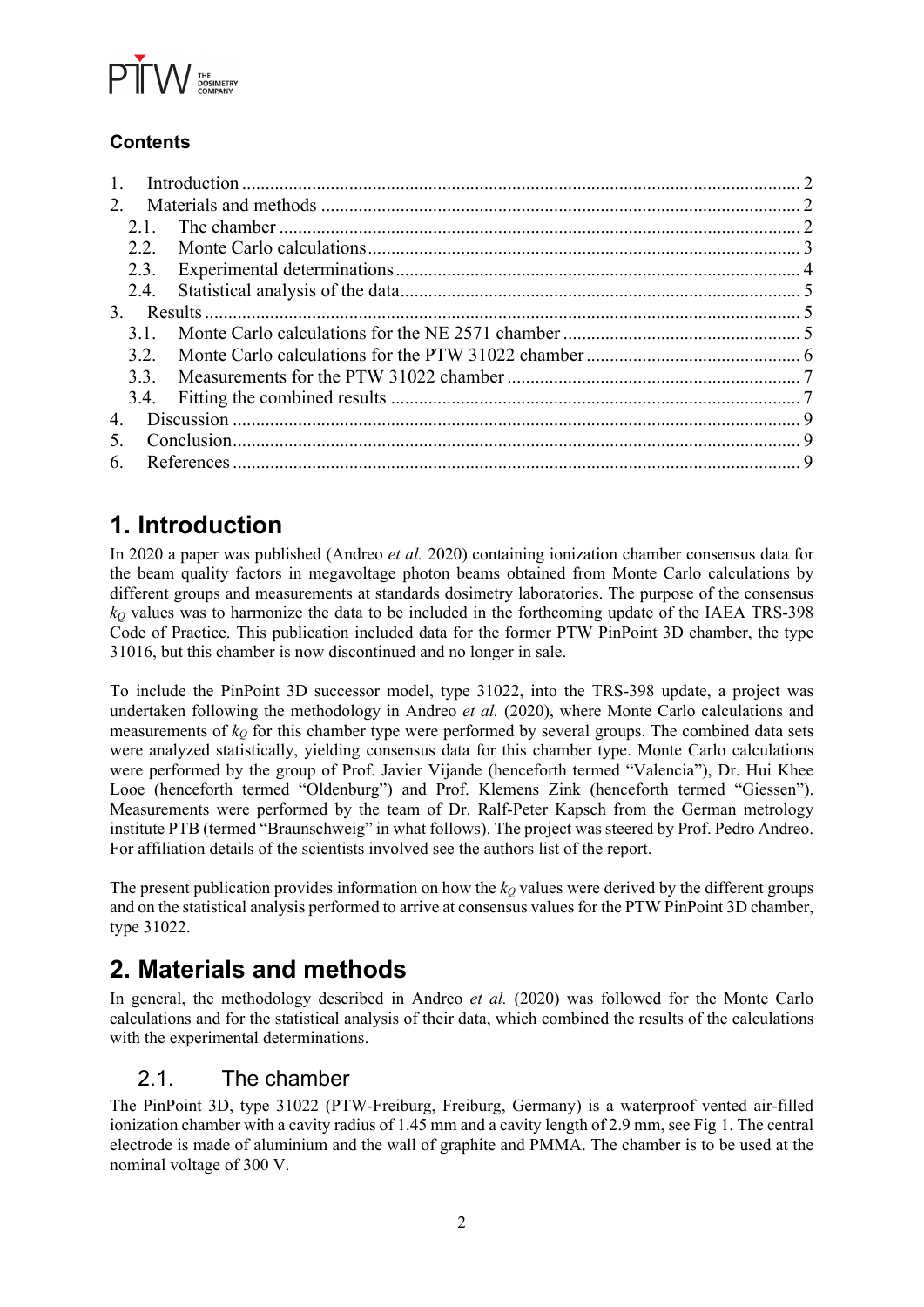



*Figure 1. Diagram of the PinPoint 3D, type 31022 ionization chamber taken from the manual of the detector. The dimensions provided are in millimetres.* 

#### 2.2. Monte Carlo calculations

Monte Carlo calculations of beam quality factors  $k<sub>Q</sub>$  rely on the definition (Sempau *et al.* 2004)

$$
k_{Q} = \frac{f_{\text{ch}}(Q)}{f_{\text{ch}}(^{60}\text{Co})} = \frac{\left[D_{\text{w}} / \overline{D}_{\text{ch-air}}\right]_{Q}}{\left[D_{\text{w}} / \overline{D}_{\text{ch-air}}\right]_{\text{60}}}
$$
(1)

where  $D_w$  and  $\overline{D}_{\text{char}}$  are the calculated dose to a point in water (in practice, a very small volume) and the mean absorbed dose in the chamber air cavity, respectively, calculated for the beam quality *Q* and for the <sup>60</sup>Co reference quality. Hence, each beam quality factor involves the calculation of four quantities. The symbols  $f_{ch}(Q)$  and  $f_{ch}(^{60}Co)$  approximate the product  $s_{w,air}$   $p_{ch}$  in the analytical calculations of *kQ* in IAEA TRS-398 (Andreo *et al.* 2000), *s*w,air being the water/air stopping-power ratio and  $p_{ch}$  the overall chamber perturbation factor.

As in the *kQ* consensus paper (Andreo *et al.* 2020), beam quality factors were calculated for the PinPoint 3D type 31022 and for the NE 2571 ionization chambers for a range of megavoltage beam qualities. The latter data sets were taken as a reference to verify the homogeneity of the calculations and establish the degree of variation of the  $k<sub>Q</sub>$  values when implementing the chamber geometry and diverse transport parameters in the simulations. The resulting data for the NE 2571 chamber type were compared with those in the  $k<sub>Q</sub>$  consensus paper.

The Valencia calculations were made with the PENELOPE 2014 system (Salvat 2015) using the penEasy user code (Sempau *et al* 2011). Calculations by the Giessen and Oldenburg groups were performed with the EGSnrc system (Kawrakow *et al.* 2017) using the egs\_chamber code (Wulff *et al.* 2008). All the Monte Carlo codes have passed the Fano cavity test with 0.1% accuracy and their suitability for the simulation of ionization chambers has been widely demonstrated by e.g. Sempau and Andreo (2006) for PENELOPE and by Kawrakow (2000) and Czarnecki *et al.* (2018) for EGSnrc. The three groups perform their calculations using stopping powers for water, graphite and air from ICRU Report 90 (Seltzer *et al.* 2016); for aluminium and PMMA they were from ICRU Report 37 (Berger *et al.* 1984). Other key data used have been described in Czarnecki *et al.* (2018), Giménez-Alventosa *et al.* (2020) and Kretschmer *et al.* (2020) for  $k<sub>Q</sub>$  calculations for other chambers by the present authors. The number of simulated histories was in the range  $10^{10}$  to  $10^{12}$ , depending on the spectra considered, to achieve Type A uncertainties below 0.1%.

The geometry configuration followed the recommendations by TRS-398 for the calibration of megavoltage photon beams using either an isocentric set up by the Valencia group, i.e., a constant source-to-isocenter distance, or a constant source-to-surface distance (SSD) by the Giessen and Oldenburg groups. A divergent 10 cm  $\times$ 10 cm photon beam, with the field size defined at the isocenter or at the SSD, irradiated a 30 cm  $\times$  30 cm  $\times$  30 cm water phantom. The Valencia calculation depth was 10 cm using a source-to-chamber distance (SCD) of 100 cm both for the beam quality *Q* and for the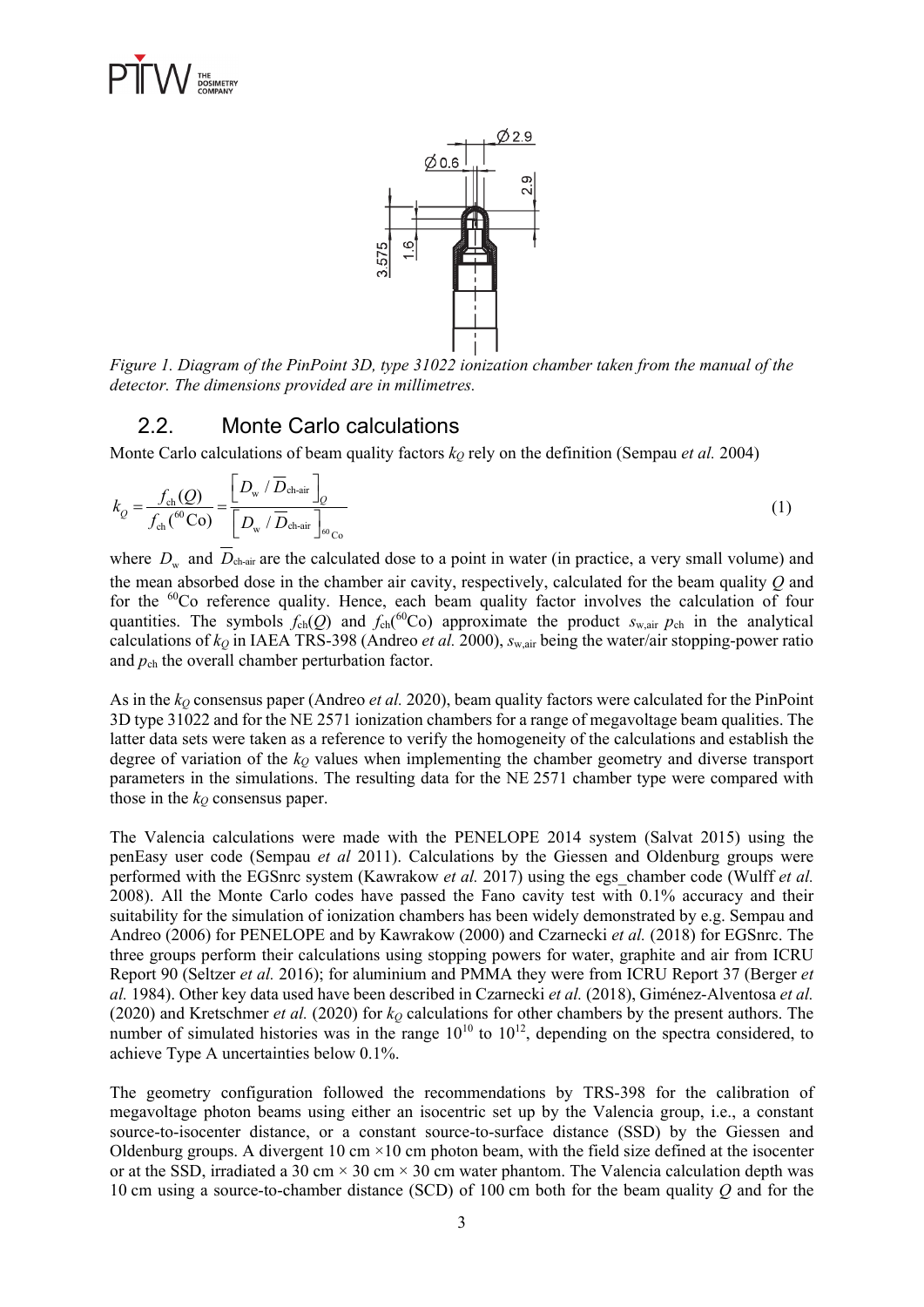

 $^{60}$ Co reference quality, hence the SSD was 90 cm. For the Giessen and Oldenburg groups the calculation depths were 10 cm for the megavoltage beams and 5 cm for <sup>60</sup>Co, both with an SSD of 100 cm (SCD of 110 cm). The 10 cm calculation depth was taken to be the distance from the phantom surface to the reference point of the chamber, located on the central axis of the active air volume. Referring to Eq. (1), the absorbed dose to a point in water  $D_w$  was calculated as the dose to water in a cylindrical voxel of 1 cm radius and 0.025 cm height with its centre positioned at the 10 cm calculation depth.

For the Valencia group, the MV radiation sources were the classical spectra from Mohan *et al* (1985) and the 60Co spectrum from the Bureau International des Poids et Measures (BIPM) described by Burns (2003), both types assumed to be point sources spectra. Within the water voxel for the calculation of  $D_w$  all electrons and photons were transported down to a kinetic energy of 1 keV; the same photon energy cut-off was used in the voxel and elsewhere. Outside the voxel, the electron transport cut-off was 200 keV, justified in terms of the electron csda range (<0.05 cm) and the radiation yield in water being less than 0.1%, consistent with the accuracy goal. The mean absorbed dose to air in the ionization chamber cavity  $\overline{D}_{\text{char}}$  was calculated surrounding the chamber with a water shell 0.05 cm thick. Within this composite volume, the transport of electrons and photons was simulated down to an energy of 1 keV in a collision-by-collision mode. Outside this volume, an energy cut-off of 200 keV was set for the electrons, whose transport was simulated using the conventional condensed-history mode. This procedure ensured that electrons produced in the water shell were able to reach the chamber, whereas those generated outside the shell were absorbed before reaching the chamber.

For the Oldenburg calculations the MV radiation sources were the spectra from Mohan *et al* (1985) and the 60Co spectrum from Mora *et al.* (1999), both types assumed to be point sources spectra. The Giessen calculations used the same MV point-source spectra from Mohan and phase space files from linac heads modelled in former publications (see Czarnecki *et al.* 2018 and references therein); for <sup>60</sup>Co, a phase space file for an Eldorado-6 unit available from the IAEA data base (Capote *et al.* 2006) was adopted. Both groups used variance reduction techniques implemented in egs\_chamber, namely, intermediate phase space storage; photon cross-section enhancement (XCSE) in a 1 cm region surrounding the scoring volume with an XCSE factor of 256 (Giessen) or 512 (Oldenburg), and Russian Roulette with a survival probability of 1/512. The transport and particle production threshold energies were 1 keV for the kinetic energy of electrons (ECUT =  $AE = 512$  keV) and photons (PCUT =  $AP = 1$  keV) to calculate  $D_{\rm w}$  and  $D_{\rm ch-air}$ .

## 2.3. Experimental determinations

Measurements of  $k<sub>Q</sub>$  were performed at the Physikalisch-Technische Bundesanstalt (PTB) in Braunschweig, Germany, for three samples of the PTW Pinpoint 3D type 31022 chamber.

All the chambers were calibrated in the  ${}^{60}$ Co reference beam available at PTB Braunschweig traceable to the German primary standard of absorbed dose to water (water calorimeter, see Krauss (2006)). The calibrations in high-energy photon beams were performed at two Elekta Precise linear accelerators (Elekta AB, Stockholm, Sweden) available at the metrological accelerator facility at PTB. The nominal accelerating voltages used were 4 MV, 6 MV, 8 MV, 10 MV, 15 MV, and 25 MV, respectively. All measurements were performed in a horizontal beam geometry in a water phantom with dimensions 30 cm  $\times$  30 cm  $\times$  30 cm which was positioned at a distance SSD = 100 cm from the radiation source. The entrance window of the phantom was made of PMMA with a thickness of 3 mm. A field size of  $10 \text{ cm} \times 10 \text{ cm}$  at the surface of the phantom was chosen for the measurements. All detectors were positioned with its reference point on the beam axis at a depth of 10 cm (the front window of the phantom was scaled to a water equivalent thickness of 3.45 mm). All chamber readings were corrected for the influence of water temperature and air pressure which were measured continuously by using a PT-100 temperature sensor in the phantom and a barometer mounted in the irradiation room close to the phantom.

In a first step an in-house made monitor chamber, which was mounted on the shadow tray of the linac (Kapsch and Krauss 2009), was calibrated for each of the beam qualities used in this investigation. The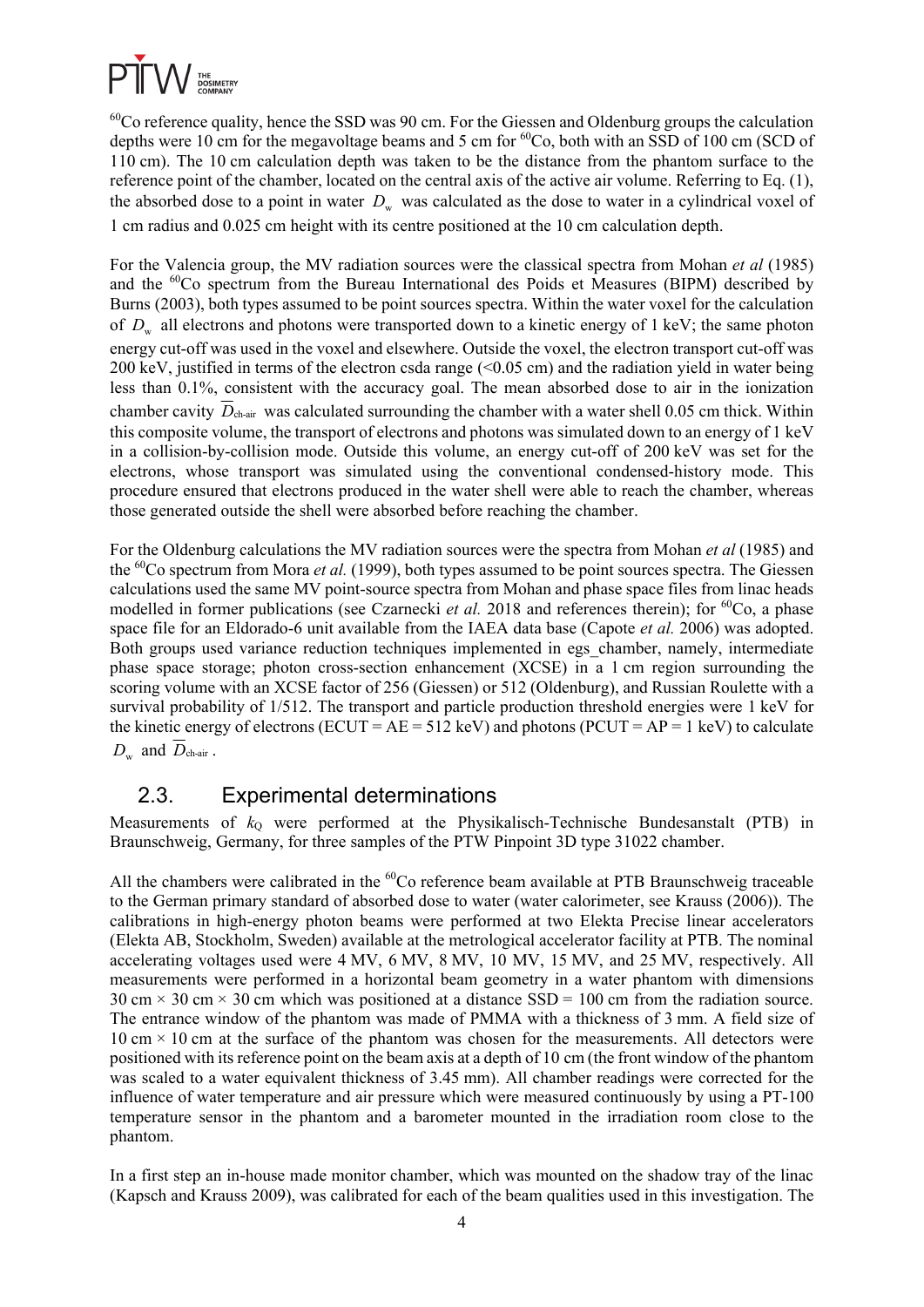

calibration coefficient of the monitor chamber was determined as the mean of the calibration coefficients obtained using two secondary standard ionization chambers of types PTW 30013 and PTW 31021 which had previously been calibrated directly in the water calorimeter (primary standard for absorbed dose to water). In a second step, the readings of the three chambers under analysis were measured in the highenergy photon beams simultaneously with the readings of the monitor chamber. For the measurements, both polarities of the chamber voltage were applied in order to assess the polarity correction. Each time after replacing a chamber in the phantom or switching the polarizing voltage it was checked that the chamber readings had reached a stable state before data were recorded. A correction for recombination effects was applied by using the (type-specific) fitting function for ionization chambers of type PTW 31022 given in DIN 6800-2 (2020). After the measurements with all detectors have been done, the calibration measurement of the monitor chamber was repeated in order to check the stability of its calibration coefficient during the course of the measurement.

The  $k<sub>Q</sub>$  factor for each chamber was determined from the equality of the absorbed doses measured using the monitor (mon) and the ionization chamber under test (ic), that is,

$$
D_{\rm w} = \left(N_{D, \rm w} M_{Q} k_{\rm TP} k_{\rm pol} k_{\rm s} k_{Q}\right)^{\rm ic} = \left(N_{D, \rm w} M_{Q}\right)^{\rm mon},\tag{2}
$$

from which the  $k_Q$  value was obtained as

$$
k_Q = \frac{N_{D,w}^{\text{mon}}}{N_{D,w}^{\text{ic}}} \frac{M_Q^{\text{mon}}}{M_Q^{\text{ic}}} \frac{1}{\left(k_{\text{TP}} k_{\text{pol}} k_s\right)^{\text{ic}}}
$$
(3)

The final  $k_0$  value was computed as the average of the values for the three chamber samples.

#### 2.4. Statistical analysis of the data

The results from the three Monte Carlo data sets were combined with the experimentally derived  $k<sub>Q</sub>$ values to form a single data set. This was fitted with a Mathematica v12 notebook (Wolfram Research Inc, 2020) using the "NonlinearModelFit" empirical function given in Andreo *et al.* (2020)

$$
k_Q(\text{TPR}_{20,10}) = \frac{1 + \exp\left(\frac{a - 0.57}{b}\right)}{1 + \exp\left(\frac{a - \text{TPR}_{20,10}}{b}\right)},
$$
(4)

where *a* and *b* are fitting parameters specific for the chamber type, and 0.57 represents the TPR<sub>20,10</sub> average value typically measured for a  $^{60}$ Co therapy unit which forces  $k<sub>O</sub> = 1$  for the reference quality.

Following the discussion on uncertainties in Andreo *et al* (2020), for the present analysis the different input data sets were not weighted statistically, the reason being that the stated relative uncertainties were of different type, combined uncertainties for the experimental data and Type A uncertainties only for the MC results. It was emphasized in that paper that MC calculations do not include Type B uncertainty estimates and, so far, the uncertainty of single and multiple electron scattering theories, their implementation in the different MC systems and the effect of the latter on boundary crossing algorithms and on the condensed-history step mechanics, have never been evaluated.

## **3. Results**

## 3.1. Monte Carlo calculations for the NE 2571 chamber

The results of the present calculations of the beam quality factors for the NE 2571 chamber type are shown in Fig. 2. They are compared with the corresponding values in the  $k<sub>O</sub>$  consensus paper (Andreo *et al.* 2020), which are displayed as the fit to the data using Eq. (4) (Eq. (6) in the consensus paper) and the 95% prediction intervals of the fit. The label "MC-spt" corresponds to Monte Carlo simulations using published point-source spectra as input radiation source, while "MC-phsp" stands for inputs based on phase-space data obtained from detailed linac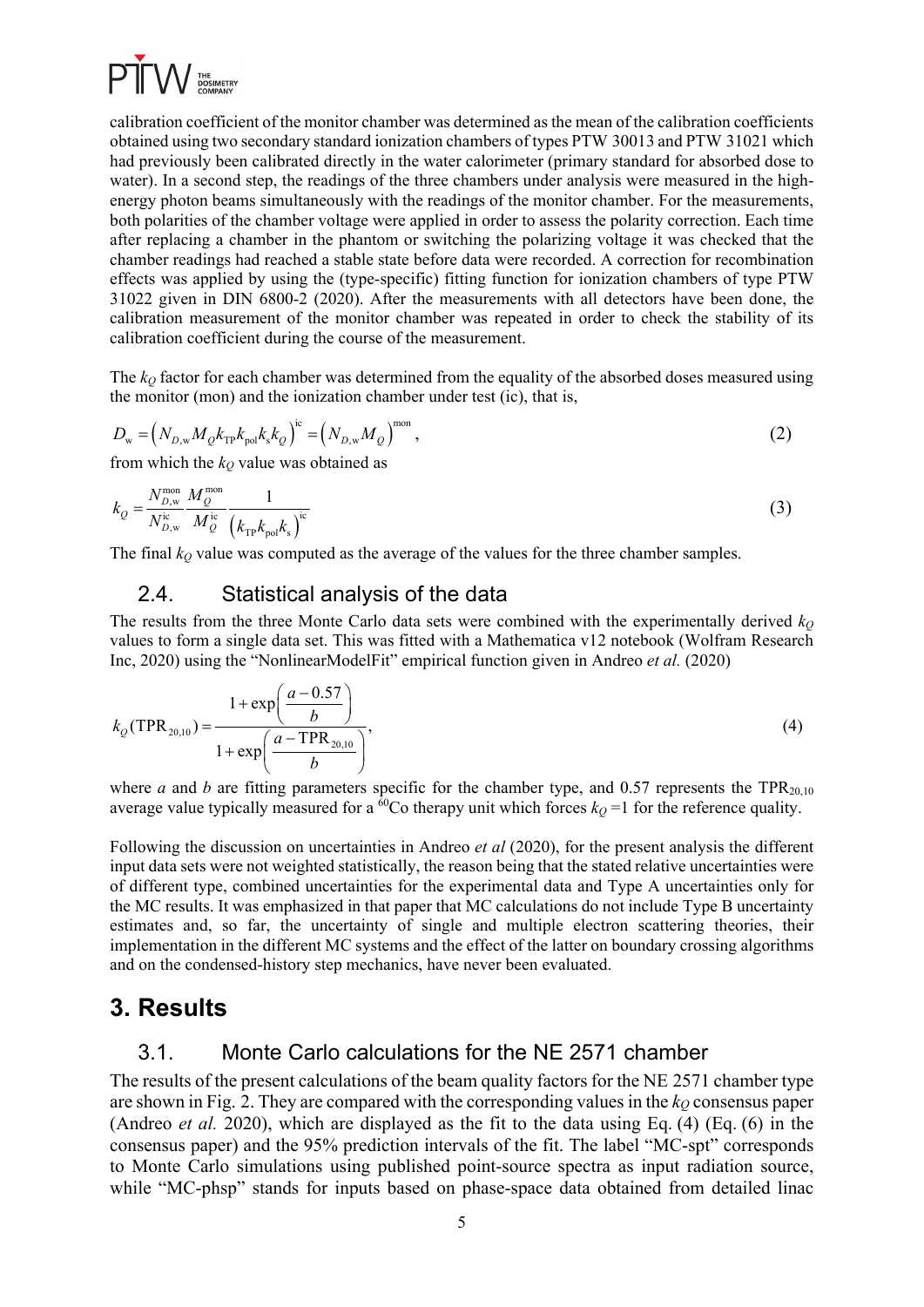

simulation. Note that for some of the calculations the type A standard uncertainty is smaller than the size of the plot symbols.



*Figure 2. Results of the Monte Carlo calculated k<sub>Q</sub> values for megavoltage photon beams obtained by the three groups for a NE 2571 ionization chamber type. The solid line is the fit to the data in the kQ consensus paper (Andreo et al. 2020) using Eq. (4) and the dashed lines are the 95% prediction intervals of the fit.* 

## 3.2. Monte Carlo calculations for the PTW 31022 chamber

The results for the beam quality factors of the PTW PinPoint 3D chamber type 31022 obtained by the three Monte Carlo groups are detailed in Tables 1 to 3, where the  $TPR_{20,10}$  values calculated by each group for the spectra used are given, along with the  $k_Q$  value obtained and its type A uncertainty  $(k=1)$ .

| Table 1. Beam quality factors $k_0$ for MV photon beams calculated by the Valencia Monte Carlo group |  |
|------------------------------------------------------------------------------------------------------|--|
| using the penEasy/Penelope code with point-source spectra.                                           |  |

| MV spectrum | $TPR_{20,10}$ | $k_O$  | Uncertainty<br>(k=1) [%] |
|-------------|---------------|--------|--------------------------|
| Mohan 4 MV  | 0.628         | 0.9972 | 0.08                     |
| Mohan 6 MV  | 0.670         | 0.9938 | 0.08                     |
| Mohan 10 MV | 0.729         | 0.9825 | 0.07                     |
| Mohan 15 MV | 0.763         | 0.9753 | 0.07                     |
| Mohan 24 MV | 0.804         | 0.9605 | 0.07                     |

*Table 2. Beam quality factors k<sub>0</sub> for MV photon beams calculated by the Oldenburg Monte Carlo group using the egs\_chamber/EGSnrc code with point-source spectra.* 

| MV spectrum | $TPR_{20,10}$ | $k_O$  | Uncertainty<br>$(k=1)$ [%] |
|-------------|---------------|--------|----------------------------|
| Mohan 4 MV  | 0.623         | 0.9963 | 0.04                       |
| Mohan 6 MV  | 0.666         | 0.9930 | 0.04                       |
| Mohan 10 MV | 0.734         | 0.9832 | 0.05                       |
| Mohan 15 MV | 0.763         | 0.9748 | 0.06                       |
| Mohan 24 MV | 0.805         | 0.9615 | 0.07                       |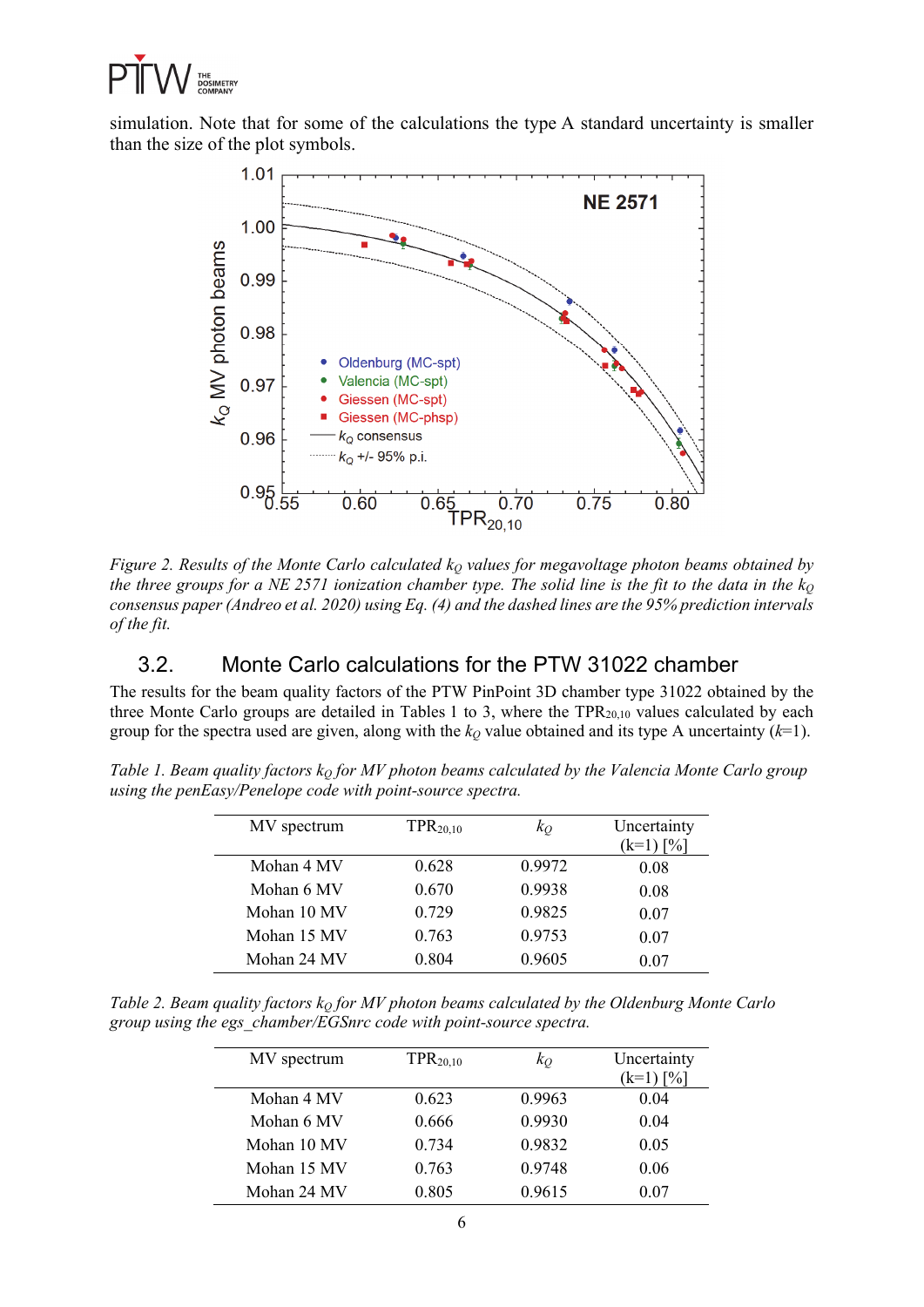

| MV phase-space or | TPR <sub>20,10</sub> | $k_O$  | Uncertainty |
|-------------------|----------------------|--------|-------------|
| spectrum          |                      |        | $(k=1)$ [%] |
| Elekta 6 MV       | 0.668                | 0.9902 | 0.09        |
| Siemens KD 15 MV  | 0.777                | 0.9703 | 0.09        |
| Varian X6 MV      | 0.659                | 0.9901 | 0.08        |
| Varian X10 MV     | 0.735                | 0.9804 | 0.10        |
| Varian X15 MV     | 0.758                | 0.9742 | 0.08        |
| Varian X18 MV     | 0.776                | 0.9701 | 0.10        |
| Mohan 4 MV        | 0.629                | 0.9958 | 0.07        |
| Mohan 6 MV        | 0.672                | 0.9915 | 0.07        |
| Mohan 10 MV       | 0.732                | 0.9805 | 0.07        |
| Mohan 15 MV       | 0.764                | 0.9726 | 0.07        |
| Varian 4 MV       | 0.621                | 0.9958 | 0.08        |
| Varian 6 MV       | 0.662                | 0.9917 | 0.07        |
| Varian 10 MV      | 0.729                | 0.9803 | 0.07        |
| Varian 15 MV      | 0.755                | 0.9750 | 0.05        |
| Varian 18 MV      | 0.780                | 0.9680 | 0.05        |

*Table 3. Beam quality factors k<sub>0</sub> for MV photon beams calculated by the Giessen Monte Carlo group using the egs\_chamber/EGSnrc code. Rows above "Mohan 4 MV" correspond to fully modelled linacs including the linac head; rows below are point-source spectra.* 

### 3.3. Measurements for the PTW 31022 chamber

The PTB measured beam quality factors of the PTW PinPoint 3D chamber type 31022 in various MV photon beam qualities are given in Table 4. They are average values of those obtained for the three samples of the chamber; the uncertainties given are combined standard uncertainties  $(k=1)$ 

*Table 4. Beam quality factors k<sub>0</sub> for MV photon beams measured at the Physikalisch-Technische Bundesanstalt (PTB) in Braunschweig Elekta Precise linear accelerators.* 

| Nominal linac | TPR20.10 | $k_0$ mean | Uncertainty |
|---------------|----------|------------|-------------|
| beam          |          |            | $(k=1)$ [%] |
| 4 MV          | 0.638    | 0.9958     | 0.45        |
| 6 MV          | 0.683    | 0.9892     | 0.45        |
| 8 MV          | 0.714    | 0.9842     | 0.45        |
| 10 MV         | 0.733    | 0.9858     | 0.45        |
| 15 MV         | 0.760    | 0.9780     | 0.45        |
| 25 MV         | 0.799    | 0.9602     | 0.50        |
|               |          |            |             |

#### 3.4. Fitting the combined results

The fitting parameters for Eq. (4) and the 31 data points of the combined Monte Carlo and experimental data set were *a* = 1.14435

$$
a = 1.14435b = -0.111303
$$

yielding an RMS difference of 0.16%. The fit residuals are displayed in Fig. 3, showing maximum and minimum differences of the data with the fit of 0.45% and -0.30%, respectively. `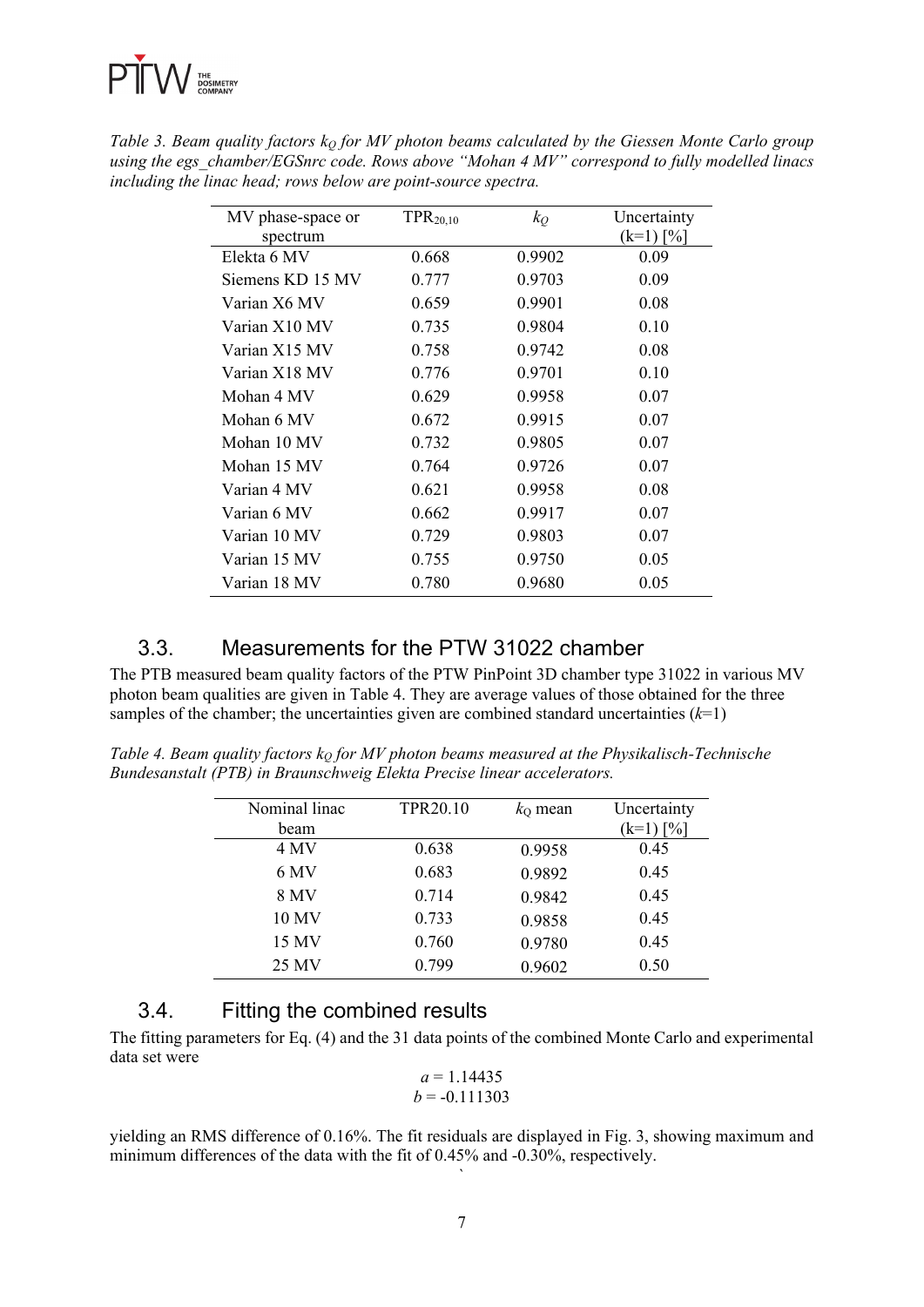



*Figure 3. Fit residuals (%) for Eq. (4) and the 31 data points of the combined Monte Carlo-calculated and experimental set.* 

The results of the regression analysis are shown in Fig. 4, which in addition to the input data and fitted curve, includes the 95% prediction limits of the fit. The uncertainty bars shown in the plot correspond to one standard deviation (*k*=1) and, as mentioned above, they correspond to Type A uncertainties for the Monte Carlo data and combined uncertainties for the measured values.

The estimated uncertainty of the present fitted  $k<sub>O</sub>$  values is, in consistency with the estimates in Andreo *et al* (2020), 0.6%.



*Figure 4. Values of k<sub>Q</sub> for megavoltage photon beams obtained from Monte Carlo calculations by three groups (filled circles) and measured at PTB (filled squares) for a PTW 31022 PinPoint 3D ionization chamber type. Uncertainty bars correspond to one standard deviation (k=1) and correspond to Type A uncertainties for the Monte Carlo data and combined uncertainties for the measured values. The solid line is a fit to the data using Eq. (4) and the dashed lines are the 95% prediction intervals of the fit.*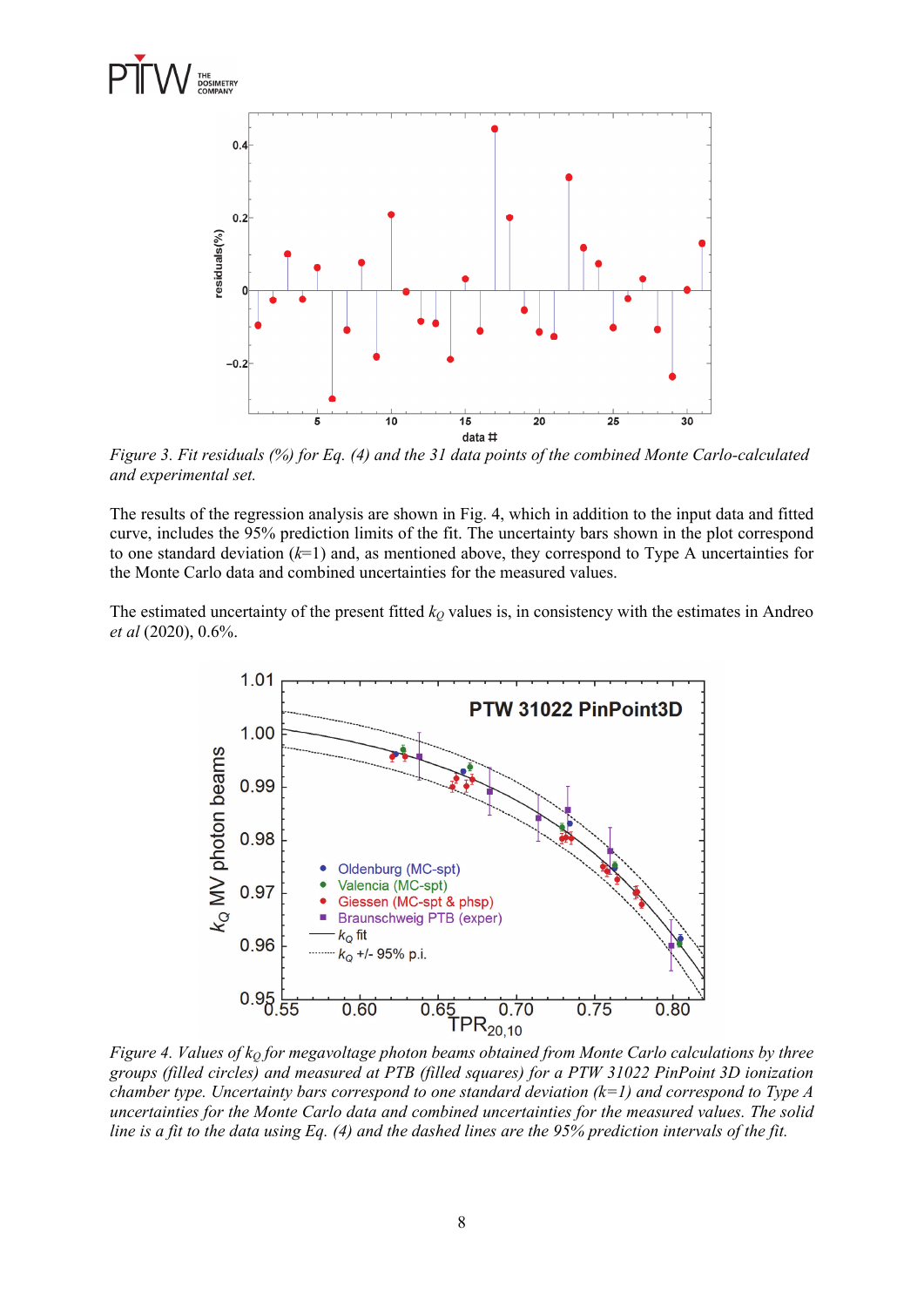

## **4. Discussion**

For the simulations of the reference NE 2571 chamber, see Fig. 2, the consistency of the data by the different groups and their agreement with the consensus  $k<sub>Q</sub>$  values for this chamber was considered highly satisfactory. It should be noted that no significant differences were observed in the results obtained using point-source spectra (e.g. from Mohan *et al.* 1985) and phase-space data obtained from fully modelled linacs including the linac head; in what followed they were presented as a single Giessen data set.

With regard to the data for the PTW PinPoint 3D chamber type 31022 shown in Fig. 4, it is important to emphasize that even though the  $k<sub>Q</sub>$  values have been calculated by three independent Monte Carlo groups, using two Monte Carlo systems, and measured by one further group, all the data except one single data point fall within the 95% limits of the overall fit; considering however the uncertainty of the measured data, there shouldn't be concern on that specific data point. This shows the overall consistency of the data and that the resulting consensus  $k_Q$  can be considered to be robust values estimation for this chamber.

It is also of interest to reflect on the difference between the geometry conditions used in the simulations by the different groups, which although having in common a calculation depth of 10 cm for the megavoltage beams, they differ on the SSD used, 100 cm and 90 cm, and hence on the SCD, 110 cm and 100 cm. For the  ${}^{60}Co$  beam the Valencia group used the same conditions as for the MV beams, whereas the other groups used the more common SSD of 80 cm and depth of 5 cm. These differences are not patent in Fig. 4, leading to conclude that they do not influence the scatter of the results in a systematic manner.

# **5. Conclusion**

The beam quality factor  $k_Q$  has been independently calculated by three Monte Carlo groups and measured by one experimental group; this yielded 25 calculated and 6 measured data points respectively. A fit to the combined data using the empirical function given in the consensus paper by Andreo *et al.* (2020) provides consensus  $k_Q$  values for the PTW PinPoint 3D chamber type 31022 in megavoltage photon beams that expand the data set for the update of the IAEA TRS-398 Code of Practice.

# **6. References**

Andreo P, Burns DT, Hohlfeld K, Huq MS, Kanai T, Laitano F, Smyth VG and Vynckier S 2000 *Absorbed dose determination in external beam radiotherapy: An International Code of Practice for dosimetry based on standards of absorbed dose to water* IAEA Technical Reports Series no. 398, International Atomic Energy Agency, Vienna.

Andreo P, Burns DT, Kapsch RP, McEwen M, Vatnitsky S, Andersen CE, Ballester F, Borbinha J, Delaunay F, Francescon P, Hanlon MD, Mirzakhanian L, Muir B, Ojala J, Oliver CP, Pimpinella M, Pinto M, de Prez LA, Seuntjens J, Sommier L, Teles P, Tikkanen J, Vijande J and Zink K 2020 Determination of consensus  $k_Q$  values for megavoltage photon beams for the update of IAEA TRS-398 *Phys. Med. Biol.* **65** 095011.

Berger MJ, Inokuti M, Anderson HH, Bichsel H, Dennis JA, Powers D, Seltzer SM and Turner JE 1984 *Stopping powers for electrons and positrons*. ICRU Report 37. International Commission on Radiation Units and Measurements, Bethesda, MD.

Burns DT 2003 *Calculation of kwall for 60Co air-kerma standards using PENELOPE*. Report CCRI(I)/03-40. Bureau International des Poids et Mesures, Sevres, FRA.

Capote R, Jeraj R, Ma CM, Rogers DWO, Sánchez-Doblado F, Sempau J, Seuntjens J and Siebers JV 2006 *Phase-Space Database for External Beam Radiotherapy* IAEA Report INDC(NDS)-0484, International Atomic Energy Agency, Vienna.

Czarnecki D, Poppe B and Zink K 2018 Impact of new ICRU Report 90 recommendations on calculated correction factors for reference dosimetry. *Phys. Med. Biol.* **63** 155015.